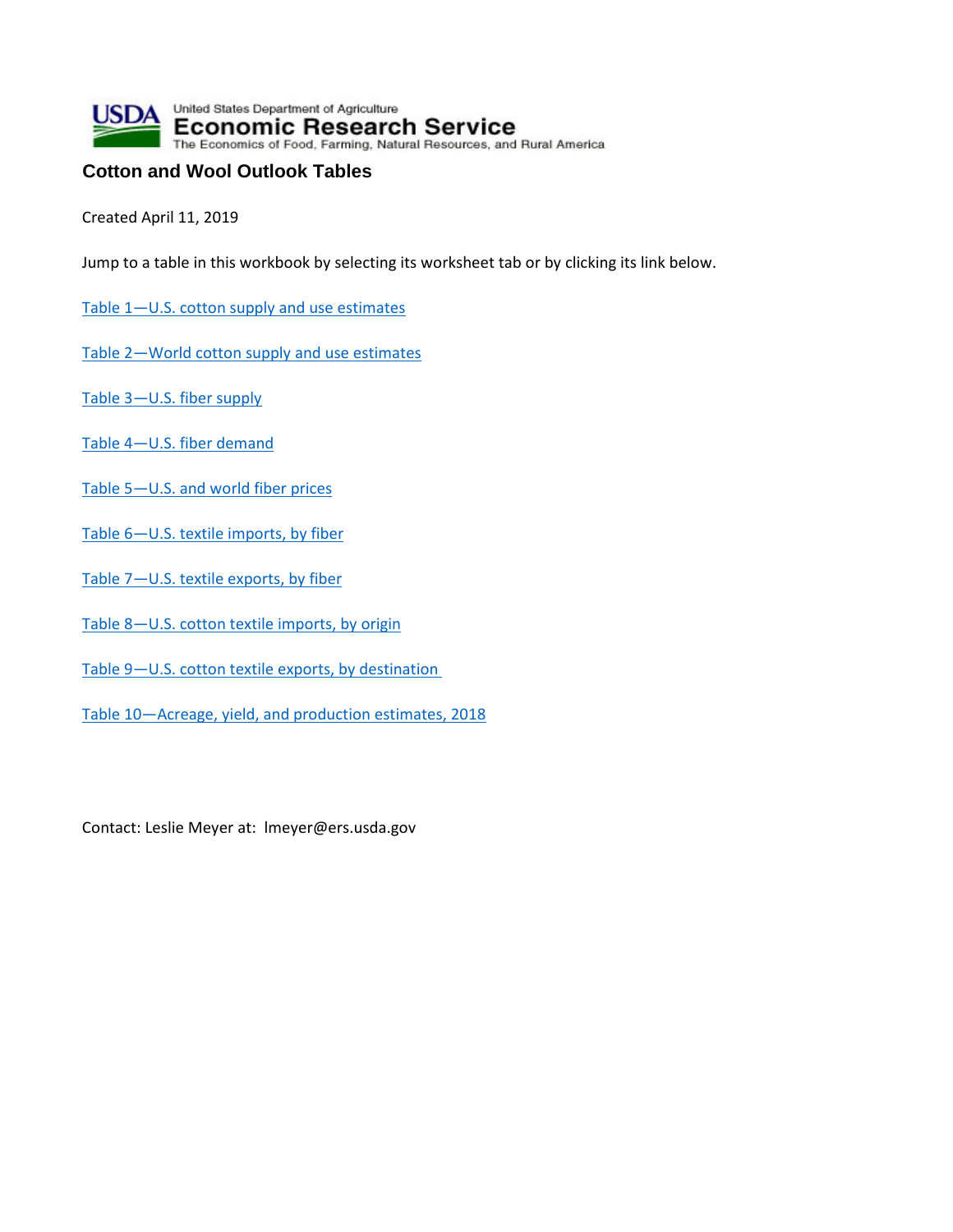|                            |         |        | 2018/19       |        |
|----------------------------|---------|--------|---------------|--------|
| Item                       | 2017/18 | Feb.   | Mar.          | Apr.   |
|                            |         |        | Million acres |        |
| Upland:                    |         |        |               |        |
| Planted                    | 12.465  | 13.850 | 13.850        | 13.850 |
| Harvested                  | 10.850  | 10.283 | 10.283        | 10.283 |
|                            |         |        | Pounds        |        |
| Yield/harvested acre       | 895     | 821    | 821           | 821    |
|                            |         |        | Million bales |        |
| Beginning stocks           | 2.686   | 4.197  | 4.197         | 4.197  |
| Production                 | 20.223  | 17.596 | 17.596        | 17.596 |
| Total supply <sup>1</sup>  | 22.910  | 21.798 | 21.798        | 21.795 |
| Mill use                   | 3.198   | 3.175  | 3.175         | 3.075  |
| Exports                    | 15.211  | 14.350 | 14.350        | 14.350 |
| Total use                  | 18.409  | 17.525 | 17.525        | 17.425 |
| Ending stocks <sup>2</sup> | 4.197   | 4.078  | 4.078         | 4.178  |
|                            |         |        | Percent       |        |
| Stocks-to-use ratio        | 22.8    | 23.3   | 23.3          | 24.0   |
|                            |         |        | 1,000 acres   |        |
| Extra-long staple:         |         |        |               |        |
| Planted                    | 252.5   | 249.0  | 249.0         | 249.0  |
| Harvested                  | 250.4   | 247.5  | 247.5         | 247.5  |
|                            |         |        | Pounds        |        |
| Yield/harvested acre       | 1,341   | 1,540  | 1,540         | 1,540  |
|                            |         |        | 1,000 bales   |        |
| Beginning stocks           | 64      | 103    | 103           | 103    |
| Production                 | 700     | 794    | 794           | 794    |
| Total supply <sup>1</sup>  | 766     | 897    | 897           | 900    |
| Mill use                   | 27      | 25     | 25            | 25     |
| Exports                    | 636     | 650    | 650           | 650    |
| Total use                  | 663     | 675    | 675           | 675    |
| Ending stocks <sup>2</sup> | 103     | 222    | 222           | 225    |
|                            |         |        | Percent       |        |
| Stocks-to-use ratio        | 15.5    | 32.9   | 32.9          | 33.3   |

## <span id="page-1-0"></span>Table 1—U.S. cotton supply and use estimates

Note: 1 bale = 480 pounds.

<sup>1</sup>Includes imports. <sup>2</sup>Includes unaccounted.

Source: USDA, World Agricultural Outlook Board.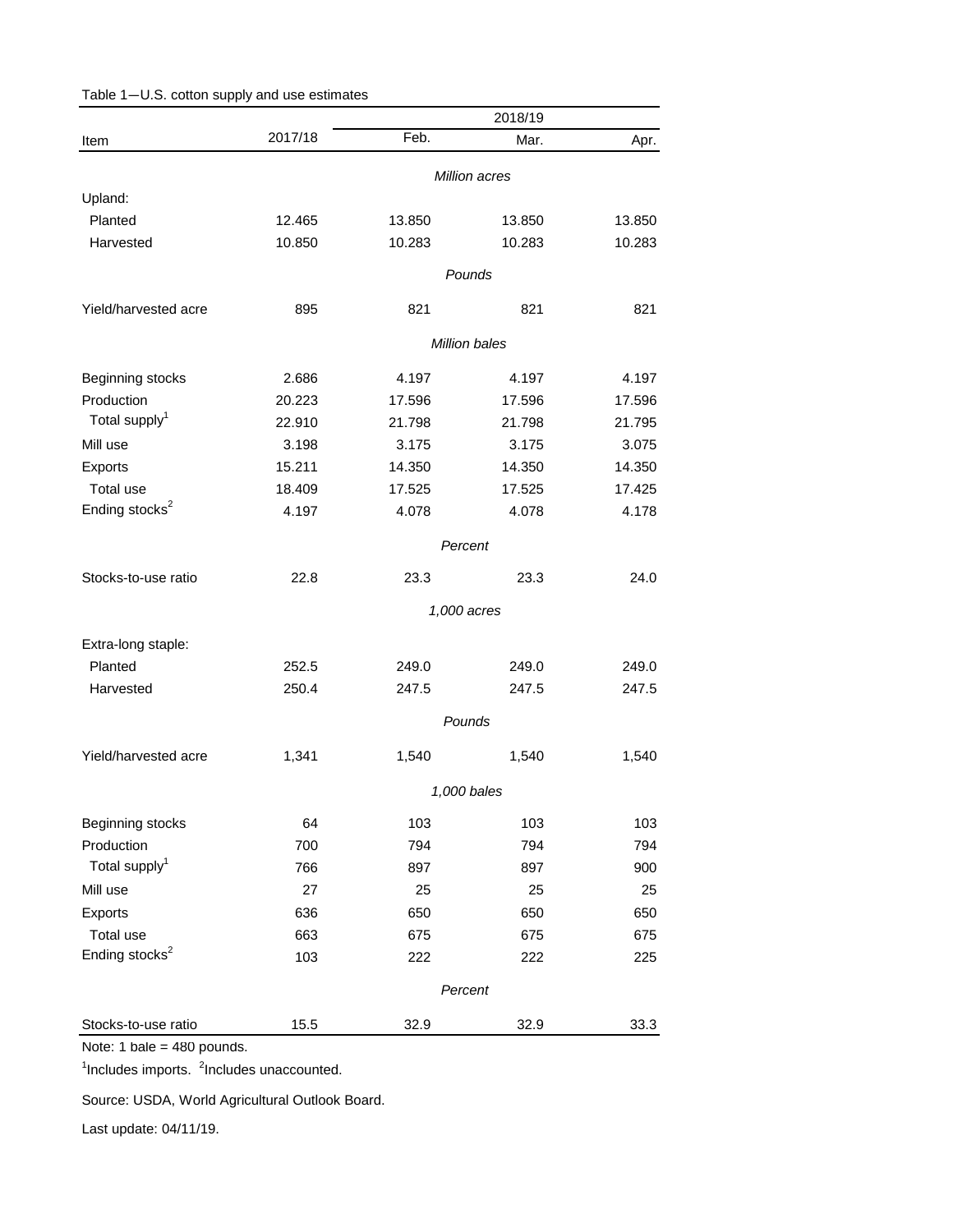<span id="page-2-0"></span>

| Table 2-World cotton supply and use estimates |  |  |
|-----------------------------------------------|--|--|
|-----------------------------------------------|--|--|

|                      |                      | 2018/19 |        |        |  |
|----------------------|----------------------|---------|--------|--------|--|
| Item                 | 2017/18              | Feb.    | Mar.   | Apr.   |  |
|                      | <b>Million bales</b> |         |        |        |  |
| Supply:              |                      |         |        |        |  |
| Beginning stocks--   |                      |         |        |        |  |
| World                | 80.40                | 81.05   | 81.14  | 81.05  |  |
| Foreign              | 77.65                | 76.75   | 76.84  | 76.75  |  |
| Production--         |                      |         |        |        |  |
| World                | 123.76               | 118.45  | 118.89 | 118.93 |  |
| Foreign              | 102.84               | 100.06  | 100.50 | 100.54 |  |
| Imports--            |                      |         |        |        |  |
| World                | 41.04                | 42.31   | 42.18  | 42.09  |  |
| Foreign              | 41.03                | 42.30   | 42.17  | 42.09  |  |
| Use:                 |                      |         |        |        |  |
| Mill use--           |                      |         |        |        |  |
| World                | 122.76               | 123.64  | 123.59 | 123.18 |  |
| Foreign              | 119.53               | 120.44  | 120.39 | 120.08 |  |
| Exports--            |                      |         |        |        |  |
| World                | 40.92                | 42.32   | 42.18  | 42.09  |  |
| Foreign              | 25.07                | 27.32   | 27.18  | 27.09  |  |
| Ending stocks--      |                      |         |        |        |  |
| World                | 81.05                | 75.50   | 76.09  | 76.44  |  |
| Foreign              | 76.75                | 71.20   | 71.79  | 72.04  |  |
|                      | Percent              |         |        |        |  |
| Stocks-to-use ratio: |                      |         |        |        |  |
| World                | 66.0                 | 61.1    | 61.6   | 62.1   |  |
| Foreign              | 64.2                 | 59.1    | 59.6   | 60.0   |  |

Note: 1 bale = 480 pounds.

Source: USDA, World Agricultural Outlook Board.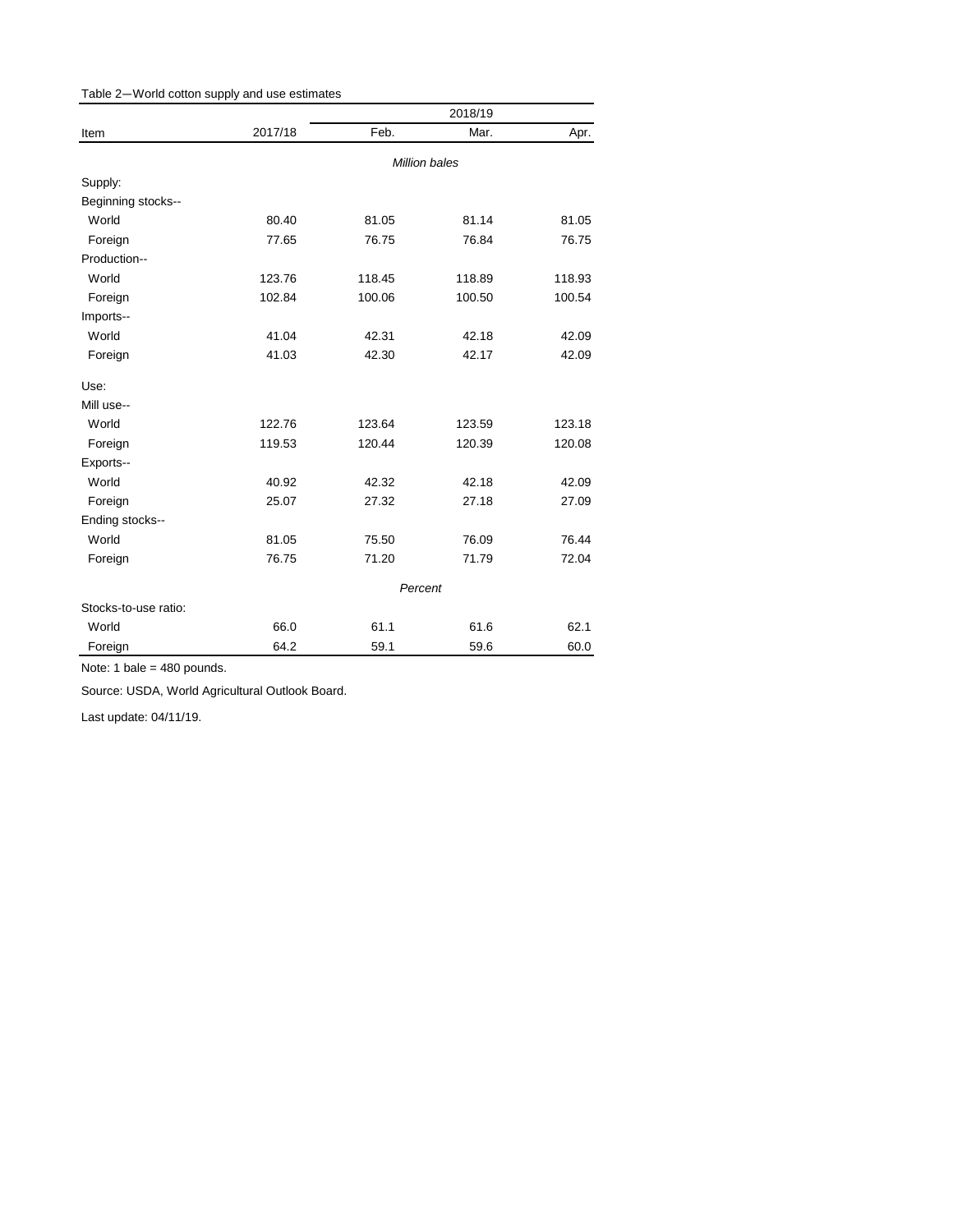## <span id="page-3-0"></span>Table 3—U.S. fiber supply

|                         | Dec.    | Jan.         | Feb.      | Feb.   |
|-------------------------|---------|--------------|-----------|--------|
| Item                    | 2018    | 2019         | 2019      | 2018   |
|                         |         | 1,000 bales  |           |        |
| Cotton:                 |         |              |           |        |
| Stocks, beginning       | 10,859  | 13,999       | 14,915    | 15,195 |
| Ginnings                | 4,214   | 2,320        | 826       | 934    |
| Imports since August 1  | 2.2     | 2.3          | NA        | 2.1    |
|                         |         | 1,000 pounds |           |        |
| Wool and mohair:        |         |              |           |        |
| Raw wool imports, clean | 328.9   | 271.8        | NA.       | 281.0  |
| 48s-and-finer           | 224.7   | 120.3        | <b>NA</b> | 127.5  |
| Not-finer-than-46s      | 104.2   | 151.4        | <b>NA</b> | 153.5  |
| Total since January 1   | 5,463.3 | 271.8        | NA.       | 560.8  |
| Wool top imports        | 101.4   | 175.9        | NА        | 26.6   |
| Total since January 1   | 1,639.7 | 175.9        | NA.       | 225.3  |
| Mohair imports, clean   | 0.0     | 0.0          | <b>NA</b> | 0.0    |
| Total since January 1   | 0.0     | 0.0          | NA        | 0.0    |

Note: 1 bale = 480 pounds. NA = Not available as of publication date.

Sources: USDA, National Agricultural Statistics Service; U.S. Department of Commerce,

U.S. Census Bureau.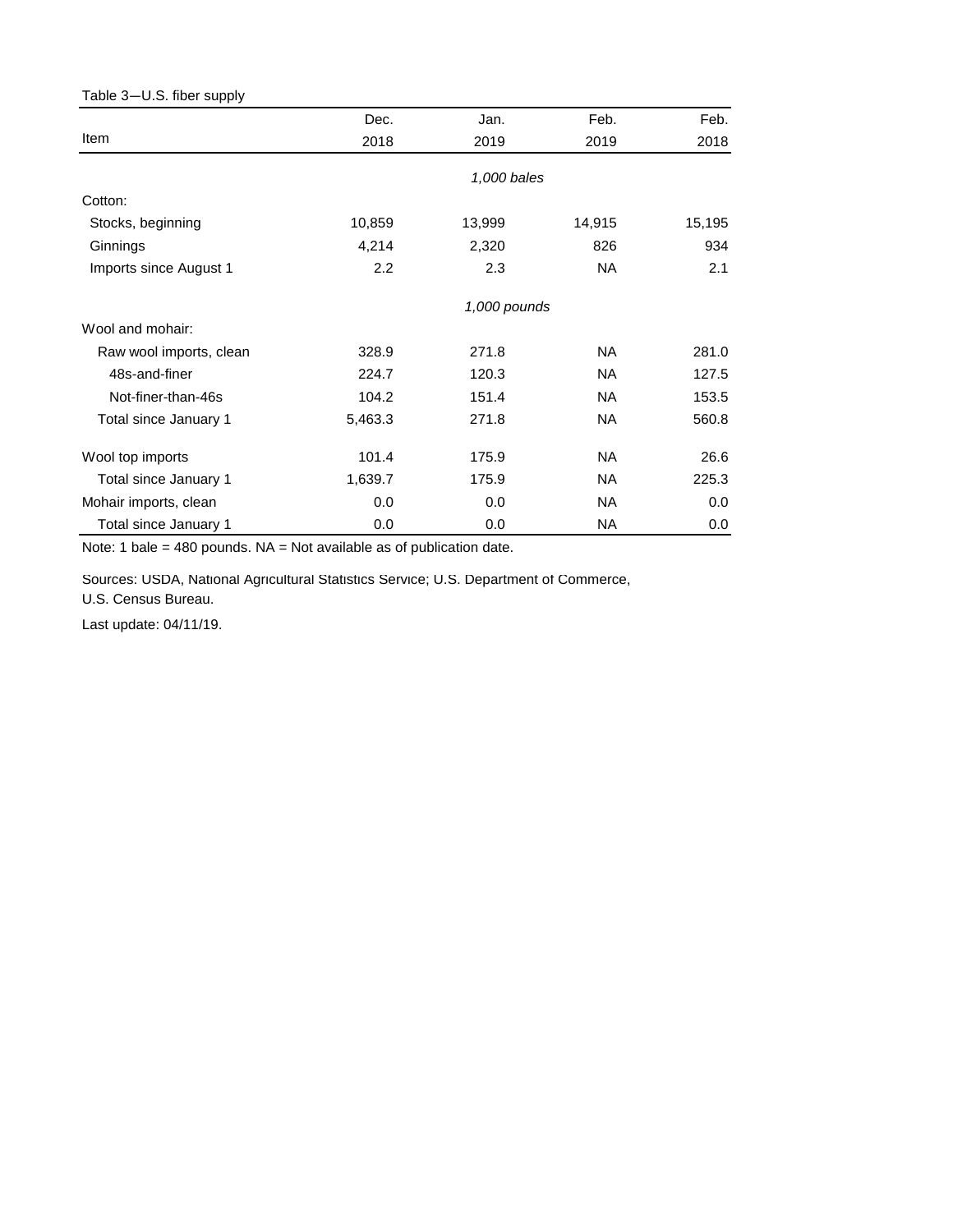<span id="page-4-0"></span>

| Table 4-U.S. fiber demand             |          |              |           |       |
|---------------------------------------|----------|--------------|-----------|-------|
|                                       | Dec.     | Jan.         | Feb.      | Feb.  |
| Item                                  | 2018     | 2019         | 2019      | 2018  |
|                                       |          |              |           |       |
|                                       |          | 1,000 bales  |           |       |
| Cotton:                               |          |              |           |       |
| All consumed by mills <sup>1</sup>    | 205      | 259          | 220       | 260   |
| Total since August 1                  | 1,230    | 1,489        | 1,708     | 1,862 |
| Daily rate                            | 9.7      | 11.3         | 11.0      | 13.0  |
| Upland consumed by mills <sup>1</sup> | 203      | 257          | 218       | 257   |
| <b>Total since August 1</b>           | 1,221    | 1,477        | 1,695     | 1,845 |
| Daily rate                            | 9.7      | 11.2         | 10.9      | 12.9  |
| Upland exports                        | 811      | 1,063        | 1,217     | 1,491 |
| Total since August 1                  | 3,600    | 4,663        | 5,880     | 6,349 |
| Sales for next season                 | 80       | 119          | 94        | 679   |
| Total since August 1                  | 2,168    | 2,288        | 2,382     | 2,404 |
| Extra-long staple exports             | 59.1     | 83.8         | 84.1      | 80.4  |
| <b>Total since August 1</b>           | 172.3    | 256.2        | 340.3     | 332.8 |
| Sales for next season                 | 0.5      | 0.0          | 1.5       | 2.7   |
| Total since August 1                  | 29.2     | 29.2         | 30.7      | 42.2  |
|                                       |          | 1,000 pounds |           |       |
| Wool and mohair:                      |          |              |           |       |
| Raw wool exports, clean               | 382.3    | 115.7        | <b>NA</b> | 278.9 |
| Total since January 1                 | 11,542.0 | 115.7        | NA.       | 814.1 |
| Wool top exports                      | 30.6     | 121.4        | <b>NA</b> | 123.5 |
| Total since January 1                 | 1,381.4  | 121.4        | NA.       | 222.7 |
| Mohair exports, clean                 | 104.6    | 0.0          | <b>NA</b> | 29.9  |
| Total since January 1                 | 611.0    | 0.0          | <b>NA</b> | 60.2  |

Note: 1 bale = 480 pounds. NA = Not available as of publication date.

<sup>1</sup> Estimated by USDA.

and U.S. Department of Commerce, U.S. Census Bureau. Sources: USDA, Farm Service Agency; USDA, Foreign Agricultural Service, *U.S. Export Sales* ;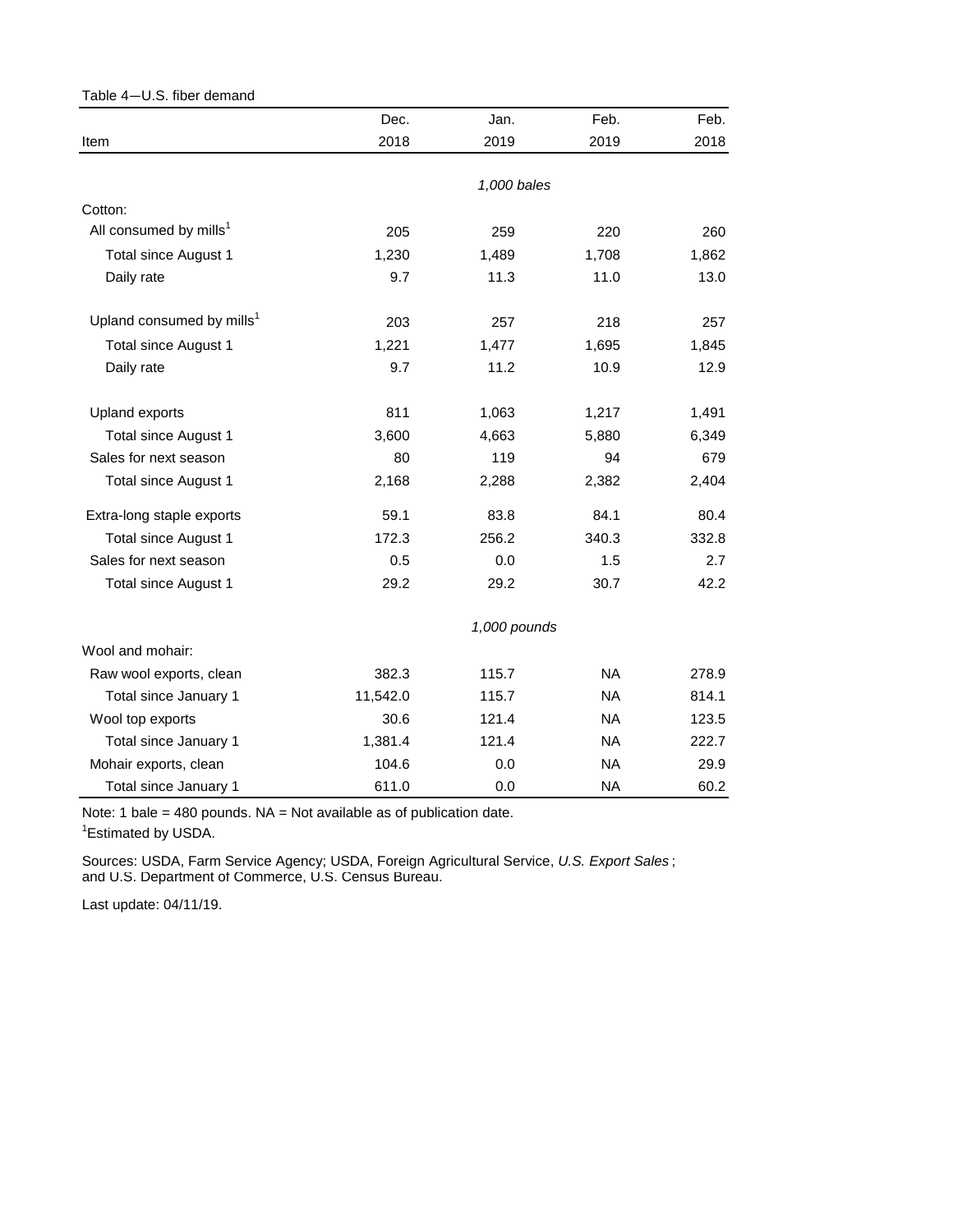<span id="page-5-0"></span>

| Table 5-U.S. and world fiber prices |           |                   |           |        |
|-------------------------------------|-----------|-------------------|-----------|--------|
|                                     | Jan.      | Feb.              | Mar.      | Mar.   |
| Item                                | 2019      | 2019              | 2019      | 2018   |
|                                     |           | Cents per pound   |           |        |
| Domestic cotton prices:             |           |                   |           |        |
| Adjusted world price                | 64.99     | 62.84             | 65.40     | 73.83  |
| Upland spot 41-34                   | 68.72     | 67.17             | 69.78     | 79.57  |
| Pima spot 02-46                     | 125.00    | 124.74            | 120.00    | 147.25 |
| Average price received by           |           |                   |           |        |
| upland producers                    | 65.30     | 67.50             | <b>NA</b> | 68.30  |
| Far Eastern cotton quotes:          |           |                   |           |        |
| A Index                             | 82.37     | 80.79             | 84.38     | 91.87  |
| Memphis/Eastern                     | 84.55     | 82.94             | 86.38     | 93.70  |
| Memphis/Orleans/Texas               | 82.80     | 81.19             | 84.75     | 92.00  |
| California/Arizona                  | 84.80     | 83.19             | 86.63     | 94.70  |
|                                     |           | Dollars per pound |           |        |
| Wool prices (clean):                |           |                   |           |        |
| <b>U.S. 58s</b>                     | <b>NQ</b> | <b>NQ</b>         | <b>NQ</b> | 4.23   |
| Australian 58s <sup>1</sup>         | 4.92      | 5.07              | 5.30      | 4.79   |
| <b>U.S. 60s</b>                     | <b>NQ</b> | <b>NQ</b>         | <b>NQ</b> | 4.47   |
| Australian 60s <sup>1</sup>         | <b>NQ</b> | <b>NQ</b>         | <b>NQ</b> | NQ.    |
| <b>U.S. 64s</b>                     | <b>NQ</b> | <b>NQ</b>         | NQ.       | 5.54   |
| Australian 64s <sup>1</sup>         | 7.38      | 7.72              | 7.54      | 6.85   |

 $NA = Not available.$   $NQ = No$  quote.

<sup>1</sup>In bond, Charleston, SC.

Sources: USDA, *Cotton Price Statistics;* Cotlook Ltd., *Cotton Outlook;* and trade reports.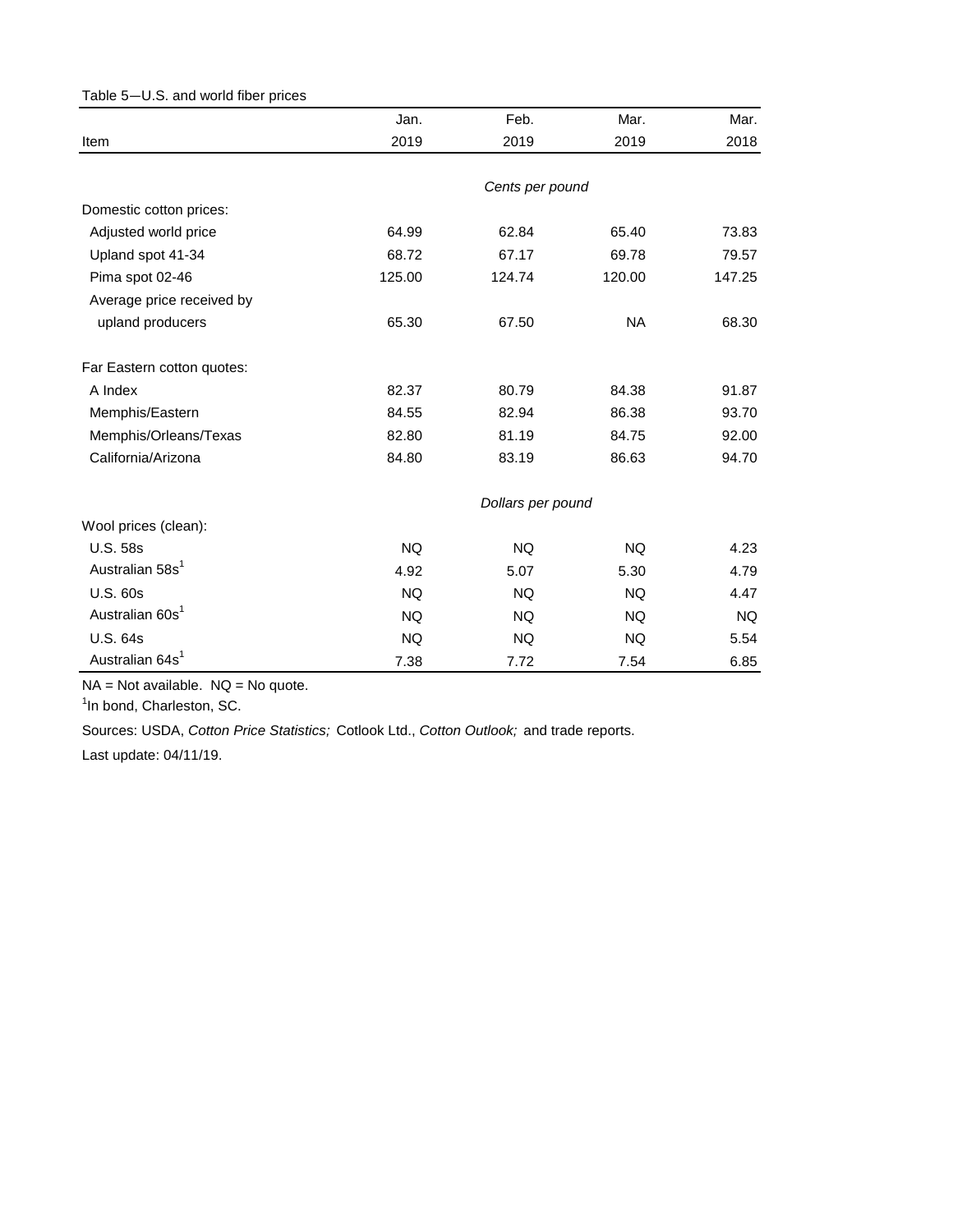|                             | Dec.      | Jan.         | Feb.      | Feb.      |
|-----------------------------|-----------|--------------|-----------|-----------|
| Item                        | 2018      | 2019         | 2019      | 2018      |
|                             |           | 1,000 pounds |           |           |
| Yarn, thread, and fabric:   | 301,749   | 301,402      | <b>NA</b> | 279,984   |
| Cotton                      | 60,650    | 59,606       | <b>NA</b> | 59,049    |
| Linen                       | 23,274    | 26,430       | <b>NA</b> | 26,864    |
| Wool                        | 4,556     | 4,049        | <b>NA</b> | 3,558     |
| Silk                        | 669       | 529          | <b>NA</b> | 727       |
| Synthetic                   | 212,600   | 210,789      | <b>NA</b> | 189,785   |
| Apparel:                    | 900,861   | 1,061,954    | <b>NA</b> | 937,761   |
| Cotton                      | 468,667   | 537,794      | <b>NA</b> | 484,962   |
| Linen                       | 5,833     | 9,690        | <b>NA</b> | 9,358     |
| Wool                        | 18,984    | 22,429       | <b>NA</b> | 20,769    |
| Silk                        | 8,901     | 11,762       | <b>NA</b> | 10,115    |
| Synthetic                   | 398,476   | 480,279      | <b>NA</b> | 412,557   |
| Home furnishings:           | 273,963   | 323,307      | <b>NA</b> | 255,710   |
| Cotton                      | 136,536   | 168,190      | <b>NA</b> | 139,328   |
| Linen                       | 1,871     | 1,886        | <b>NA</b> | 1,832     |
| Wool                        | 599       | 601          | <b>NA</b> | 584       |
| Silk                        | 248       | 265          | <b>NA</b> | 208       |
| Synthetic                   | 134,709   | 152,366      | <b>NA</b> | 113,758   |
| Floor coverings:            | 118,652   | 111,214      | <b>NA</b> | 93,036    |
| Cotton                      | 13,077    | 13,563       | <b>NA</b> | 11,129    |
| Linen                       | 38,212    | 39,563       | <b>NA</b> | 27,617    |
| Wool                        | 11,690    | 11,270       | <b>NA</b> | 9,079     |
| Silk                        | 2,928     | 2,315        | <b>NA</b> | 3,084     |
| Synthetic                   | 52,746    | 44,503       | <b>NA</b> | 42,127    |
| Total imports: <sup>1</sup> | 1,612,516 | 1,812,786    | <b>NA</b> | 1,579,109 |
| Cotton                      | 683,043   | 782,599      | <b>NA</b> | 698,097   |
| Linen                       | 70,786    | 78,811       | <b>NA</b> | 66,935    |
| Wool                        | 36,038    | 38,545       | <b>NA</b> | 34,114    |
| Silk                        | 12,751    | 14,871       | <b>NA</b> | 14,135    |
| Synthetic                   | 809,898   | 897,959      | <b>NA</b> | 765,828   |

<span id="page-6-0"></span>Table 6—U.S. textile imports, by fiber

<sup>1</sup>Includes headgear.

Sources: USDA, Economic Research Service and U.S. Department of Commerce,

U.S. Census Bureau.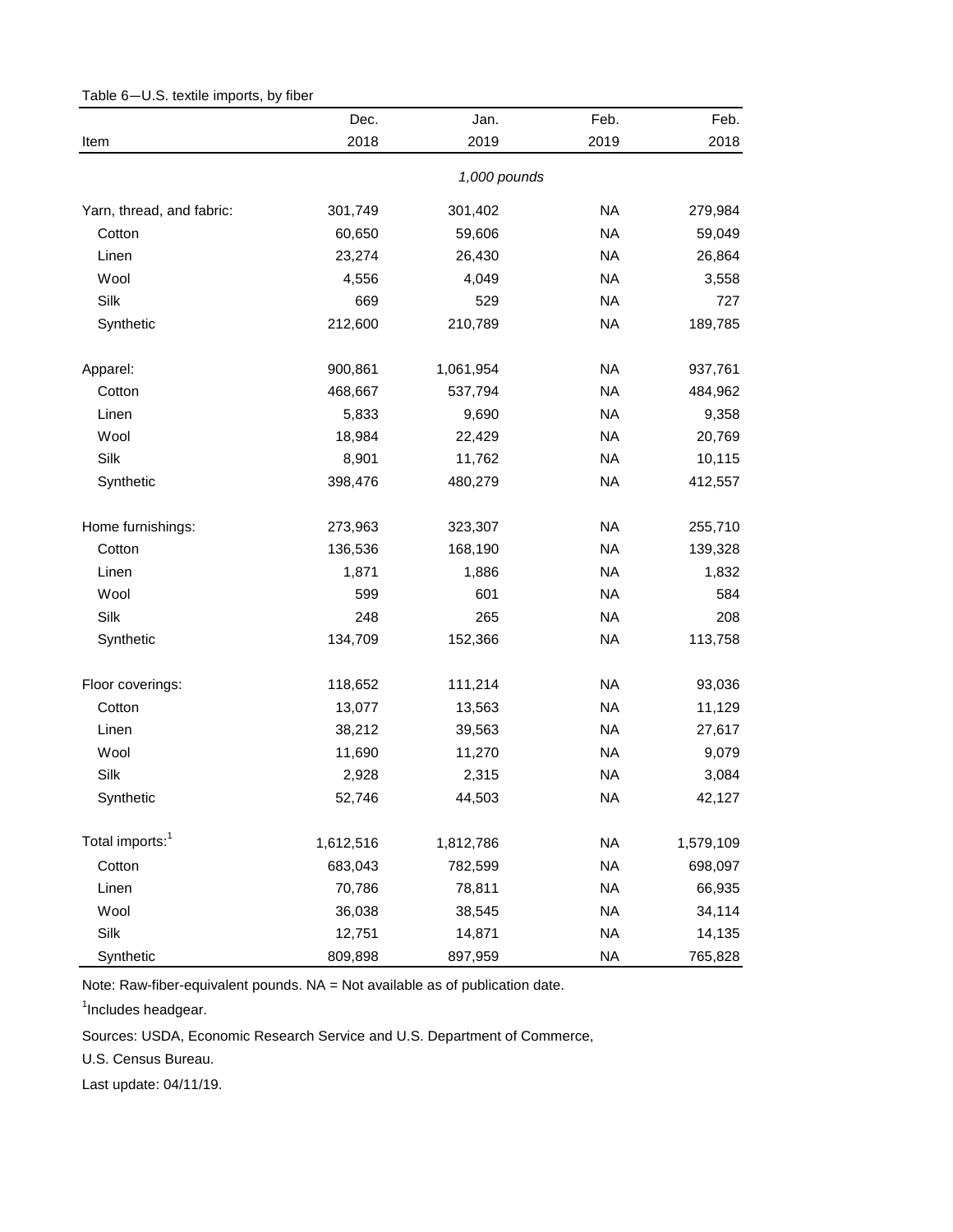|                             | Dec.    | Jan.         | Feb.      | Feb.    |
|-----------------------------|---------|--------------|-----------|---------|
| Item                        | 2018    | 2019         | 2019      | 2018    |
|                             |         | 1,000 pounds |           |         |
| Yarn, thread, and fabric:   | 182,889 | 236,064      | <b>NA</b> | 236,323 |
| Cotton                      | 93,375  | 125,543      | <b>NA</b> | 128,291 |
| Linen                       | 5,020   | 5,553        | <b>NA</b> | 5,970   |
| Wool                        | 2,121   | 3,033        | <b>NA</b> | 2,229   |
| Silk                        | 757     | 885          | <b>NA</b> | 1,037   |
| Synthetic                   | 81,616  | 101,050      | <b>NA</b> | 98,796  |
| Apparel:                    | 23,662  | 26,673       | <b>NA</b> | 26,715  |
| Cotton                      | 9,205   | 10,481       | <b>NA</b> | 10,995  |
| Linen                       | 383     | 431          | <b>NA</b> | 382     |
| Wool                        | 2,549   | 2,765        | <b>NA</b> | 2,534   |
| Silk                        | 1,962   | 2,213        | <b>NA</b> | 1,735   |
| Synthetic                   | 9,563   | 10,783       | <b>NA</b> | 11,069  |
| Home furnishings:           | 3,418   | 4,290        | <b>NA</b> | 3,885   |
| Cotton                      | 1,696   | 2,157        | <b>NA</b> | 1,851   |
| Linen                       | 94      | 121          | <b>NA</b> | 163     |
| Wool                        | 53      | 50           | <b>NA</b> | 52      |
| Silk                        | 34      | 51           | <b>NA</b> | 102     |
| Synthetic                   | 1,542   | 1,912        | <b>NA</b> | 1,716   |
| Floor coverings:            | 20,835  | 22,258       | <b>NA</b> | 24,024  |
| Cotton                      | 1,769   | 1,833        | <b>NA</b> | 1,868   |
| Linen                       | 951     | 1,092        | <b>NA</b> | 1,006   |
| Wool                        | 1,486   | 1,490        | <b>NA</b> | 1,505   |
| Silk                        | 35      | 72           | <b>NA</b> | 58      |
| Synthetic                   | 16,594  | 17,771       | <b>NA</b> | 19,588  |
| Total exports: <sup>1</sup> | 231,103 | 289,572      | <b>NA</b> | 291,238 |
| Cotton                      | 106,153 | 140,124      | <b>NA</b> | 143,097 |
| Linen                       | 6,459   | 7,207        | <b>NA</b> | 7,532   |
| Wool                        | 6,221   | 7,349        | <b>NA</b> | 6,331   |
| Silk                        | 2,788   | 3,222        | <b>NA</b> | 2,933   |
| Synthetic                   | 109,482 | 131,670      | <b>NA</b> | 131,345 |

<span id="page-7-0"></span>Table 7—U.S. textile exports, by fiber

<sup>1</sup>Includes headgear.

Sources: USDA, Economic Research Service and U.S. Department of Commerce,

U.S. Census Bureau.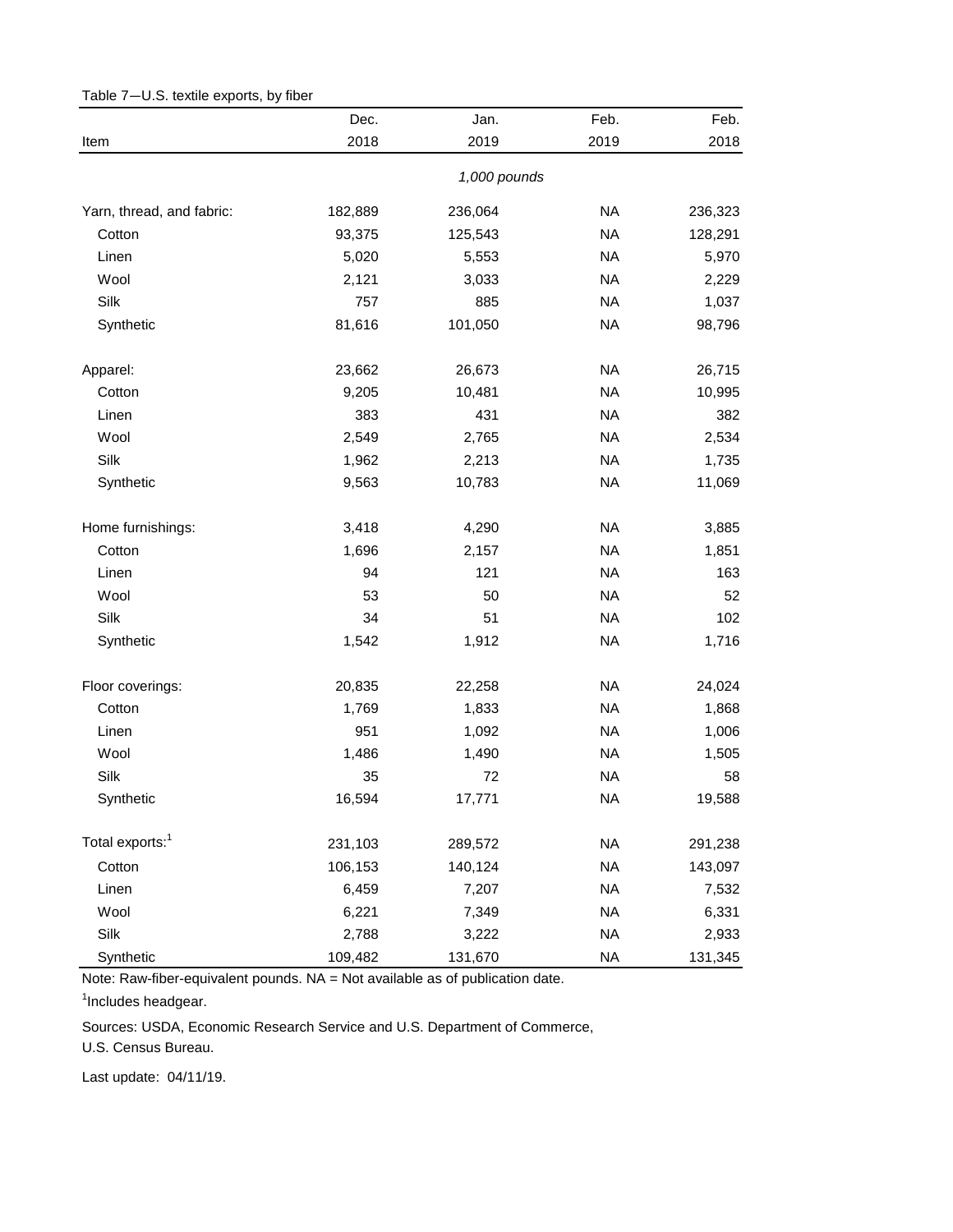<span id="page-8-0"></span>

| Table 8-U.S. cotton textile imports, by origin |  |  |  |  |  |
|------------------------------------------------|--|--|--|--|--|
|------------------------------------------------|--|--|--|--|--|

|                    | Dec.    | Jan.         | Feb.      | Feb.    |
|--------------------|---------|--------------|-----------|---------|
| Region/country     | 2018    | 2019         | 2019      | 2018    |
|                    |         | 1,000 pounds |           |         |
| North America      | 127,499 | 103,699      | <b>NA</b> | 122,217 |
| Canada             | 2,625   | 2,824        | <b>NA</b> | 2,790   |
| Dominican Republic | 9,803   | 6,514        | <b>NA</b> | 9,432   |
| El Salvador        | 14,733  | 11,133       | <b>NA</b> | 14,112  |
| Guatemala          | 9,125   | 9,092        | <b>NA</b> | 7,128   |
| Haiti              | 11,891  | 7,377        | <b>NA</b> | 10,398  |
| Honduras           | 23,365  | 15,182       | <b>NA</b> | 22,014  |
| Mexico             | 33,789  | 33,970       | <b>NA</b> | 36,914  |
| Nicaragua          | 22,104  | 17,536       | <b>NA</b> | 19,366  |
| South America      | 4,204   | 4,388        | <b>NA</b> | 4,426   |
| Colombia           | 1,780   | 1,846        | <b>NA</b> | 2,023   |
| Peru               | 2,102   | 2,266        | <b>NA</b> | 2,141   |
| Europe             | 14,852  | 16,397       | <b>NA</b> | 13,819  |
| Germany            | 1,243   | 1,233        | <b>NA</b> | 987     |
| Italy              | 1,451   | 1,706        | <b>NA</b> | 1,498   |
| Portugal           | 1,487   | 2,120        | <b>NA</b> | 1,518   |
| Turkey             | 8,133   | 8,541        | <b>NA</b> | 7,179   |
| Asia               | 521,221 | 640,386      | <b>NA</b> | 545,247 |
| <b>Bahrain</b>     | 1,226   | 1,389        | <b>NA</b> | 1,431   |
| Bangladesh         | 49,357  | 61,843       | <b>NA</b> | 54,882  |
| Cambodia           | 15,203  | 17,851       | <b>NA</b> | 15,263  |
| China              | 227,920 | 269,357      | <b>NA</b> | 231,415 |
| Hong Kong          | 387     | 532          | <b>NA</b> | 1,117   |
| India              | 70,149  | 89,232       | <b>NA</b> | 76,131  |
| Indonesia          | 19,918  | 21,857       | <b>NA</b> | 21,556  |
| Israel             | 468     | 623          | <b>NA</b> | 637     |
| Japan              | 958     | 1,113        | <b>NA</b> | 1,228   |
| Jordan             | 4,948   | 6,217        | <b>NA</b> | 4,541   |
| Malaysia           | 2,418   | 2,688        | <b>NA</b> | 1,950   |
| Pakistan           | 55,877  | 68,773       | <b>NA</b> | 53,372  |
| Philippines        | 2,024   | 3,261        | <b>NA</b> | 2,393   |
| South Korea        | 3,948   | 5,515        | <b>NA</b> | 5,556   |
| Sri Lanka          | 7,255   | 9,502        | <b>NA</b> | 7,553   |
| Taiwan             | 1,170   | 1,620        | <b>NA</b> | 1,520   |
| Thailand           | 4,575   | 4,706        | <b>NA</b> | 4,686   |
| Vietnam            | 52,455  | 73,230       | <b>NA</b> | 58,314  |
| Oceania            | 49      | 56           | <b>NA</b> | 47      |
| Africa             | 15,218  | 17,674       | <b>NA</b> | 12,341  |
| Egypt              | 6,897   | 7,908        | <b>NA</b> | 6,219   |
| Kenya              | 2,231   | 3,232        | <b>NA</b> | 1,617   |
| Lesotho            | 2,359   | 1,668        | <b>NA</b> | 1,522   |
| Madagascar         | 1,259   | 1,801        | <b>NA</b> | 925     |
| Mauritius          | 446     | 877          | <b>NA</b> | 699     |
| World <sup>1</sup> | 683,043 | 782,599      | <b>NA</b> | 698,097 |

<sup>1</sup>Regional totals may not sum to world totals due to rounding.

Sources: USDA, Economic Research Service and U.S. Department of Commerce,

U.S. Census Bureau.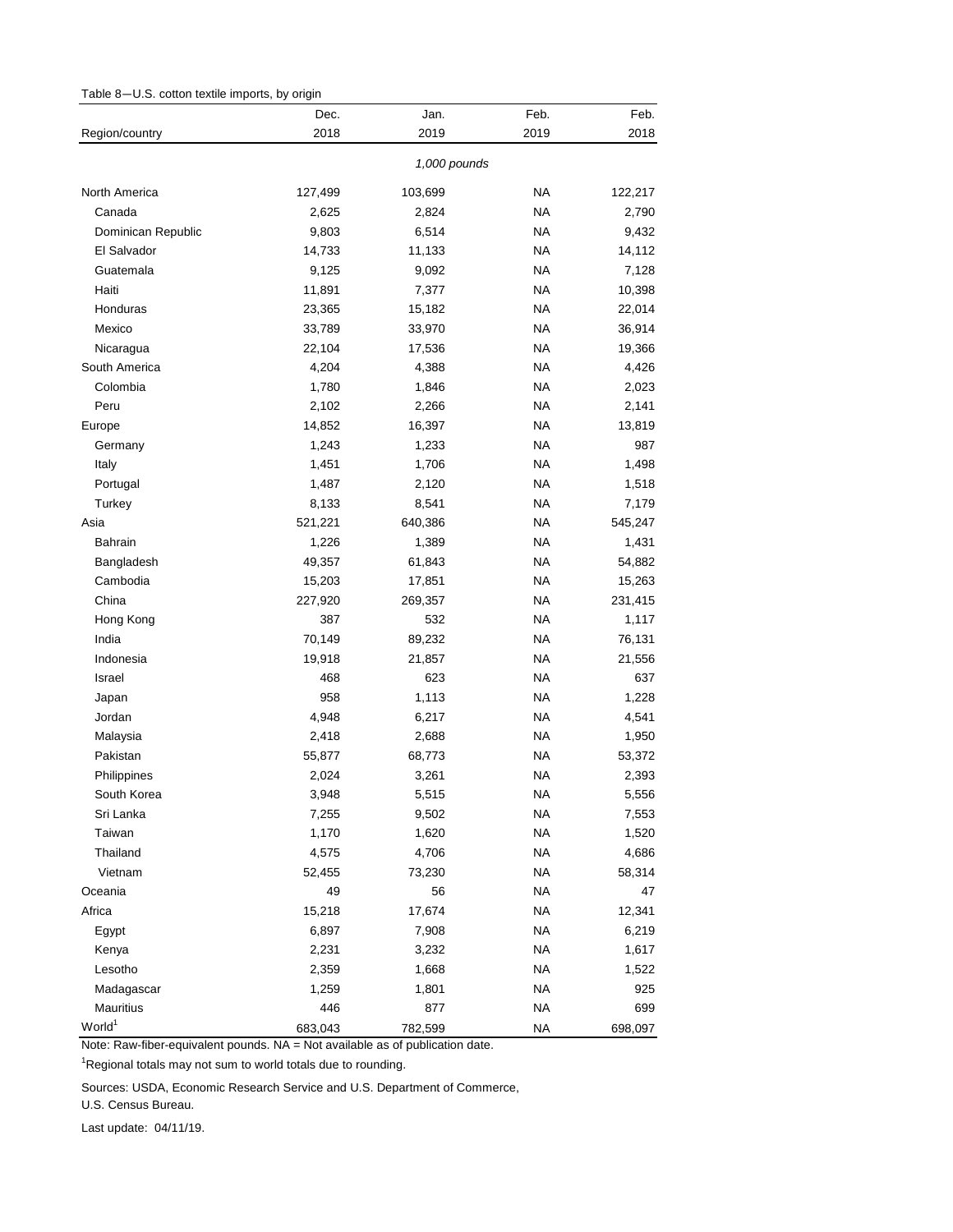<span id="page-9-0"></span>

| 2018<br>Region/country<br>2019<br>2019<br>2018<br>1,000 pounds<br><b>NA</b><br>North America<br>89,733<br>121,145<br>122,892<br>106<br>187<br><b>NA</b><br><b>Bahamas</b><br>96<br><b>NA</b><br>7,114<br>Canada<br>5,899<br>7,576<br>Costa Rica<br>158<br>204<br><b>NA</b><br>193<br><b>NA</b><br>22,154<br>Dominican Republic<br>13,752<br>18,579<br>El Salvador<br><b>NA</b><br>9,489<br>5,748<br>6,955<br>Guatemala<br><b>NA</b><br>2,869<br>2,665<br>2,690<br>435<br><b>NA</b><br>651<br>Haiti<br>524<br>Honduras<br><b>NA</b><br>53,729<br>40,005<br>59,447<br><b>NA</b><br>Mexico<br>16,577<br>19,695<br>22,545<br><b>NA</b><br>Nicaragua<br>3,514<br>4,575<br>3,585<br>Panama<br>111<br><b>NA</b><br>164<br>194<br>South America<br><b>NA</b><br>3,301<br>4,053<br>6,079<br><b>Brazil</b><br>551<br>125<br><b>NA</b><br>442<br>Chile<br>169<br><b>NA</b><br>185<br>235<br>Colombia<br>1,544<br><b>NA</b><br>3,454<br>2,815<br>782<br>762<br><b>NA</b><br>Peru<br>1,596<br>3,212<br><b>NA</b><br>2,744<br>3,137<br>Europe<br>269<br>306<br><b>NA</b><br>Belgium<br>274<br>102<br><b>NA</b><br>France<br>128<br>147<br>342<br><b>NA</b><br>Germany<br>573<br>776<br>398<br><b>NA</b><br>Italy<br>558<br>173<br>Netherlands<br>340<br><b>NA</b><br>201<br>314<br>54<br>39<br><b>NA</b><br>72<br>Spain<br>756<br><b>NA</b><br>United Kingdom<br>841<br>694<br>6,713<br><b>NA</b><br>8,016<br>Asia<br>7,259<br><b>NA</b><br>81<br>249<br>1<br>Bangladesh<br>China<br><b>NA</b><br>1,545<br>1,195<br>3,003<br>Hong Kong<br>545<br>496<br><b>NA</b><br>368<br>India<br>225<br><b>NA</b><br>187<br>156<br>Israel<br>55<br>112<br><b>NA</b><br>243<br><b>NA</b><br>Japan<br>1,049<br>977<br>909<br>Singapore<br>150<br><b>NA</b><br>128<br>148<br>South Korea<br>655<br>606<br><b>NA</b><br>1,115<br>Taiwan<br>87<br>91<br><b>NA</b><br>132<br><b>United Arab Emirates</b><br>325<br>472<br><b>NA</b><br>246<br><b>NA</b><br>Vietnam<br>1,073<br>2,378<br>981<br>Oceania<br>609<br><b>NA</b><br>447<br>573 | Dec. | Jan. | Feb. | Feb. |
|----------------------------------------------------------------------------------------------------------------------------------------------------------------------------------------------------------------------------------------------------------------------------------------------------------------------------------------------------------------------------------------------------------------------------------------------------------------------------------------------------------------------------------------------------------------------------------------------------------------------------------------------------------------------------------------------------------------------------------------------------------------------------------------------------------------------------------------------------------------------------------------------------------------------------------------------------------------------------------------------------------------------------------------------------------------------------------------------------------------------------------------------------------------------------------------------------------------------------------------------------------------------------------------------------------------------------------------------------------------------------------------------------------------------------------------------------------------------------------------------------------------------------------------------------------------------------------------------------------------------------------------------------------------------------------------------------------------------------------------------------------------------------------------------------------------------------------------------------------------------------------------------------------------------------------------------------------------------------------------------------------|------|------|------|------|
|                                                                                                                                                                                                                                                                                                                                                                                                                                                                                                                                                                                                                                                                                                                                                                                                                                                                                                                                                                                                                                                                                                                                                                                                                                                                                                                                                                                                                                                                                                                                                                                                                                                                                                                                                                                                                                                                                                                                                                                                          |      |      |      |      |
|                                                                                                                                                                                                                                                                                                                                                                                                                                                                                                                                                                                                                                                                                                                                                                                                                                                                                                                                                                                                                                                                                                                                                                                                                                                                                                                                                                                                                                                                                                                                                                                                                                                                                                                                                                                                                                                                                                                                                                                                          |      |      |      |      |
|                                                                                                                                                                                                                                                                                                                                                                                                                                                                                                                                                                                                                                                                                                                                                                                                                                                                                                                                                                                                                                                                                                                                                                                                                                                                                                                                                                                                                                                                                                                                                                                                                                                                                                                                                                                                                                                                                                                                                                                                          |      |      |      |      |
|                                                                                                                                                                                                                                                                                                                                                                                                                                                                                                                                                                                                                                                                                                                                                                                                                                                                                                                                                                                                                                                                                                                                                                                                                                                                                                                                                                                                                                                                                                                                                                                                                                                                                                                                                                                                                                                                                                                                                                                                          |      |      |      |      |
|                                                                                                                                                                                                                                                                                                                                                                                                                                                                                                                                                                                                                                                                                                                                                                                                                                                                                                                                                                                                                                                                                                                                                                                                                                                                                                                                                                                                                                                                                                                                                                                                                                                                                                                                                                                                                                                                                                                                                                                                          |      |      |      |      |
|                                                                                                                                                                                                                                                                                                                                                                                                                                                                                                                                                                                                                                                                                                                                                                                                                                                                                                                                                                                                                                                                                                                                                                                                                                                                                                                                                                                                                                                                                                                                                                                                                                                                                                                                                                                                                                                                                                                                                                                                          |      |      |      |      |
|                                                                                                                                                                                                                                                                                                                                                                                                                                                                                                                                                                                                                                                                                                                                                                                                                                                                                                                                                                                                                                                                                                                                                                                                                                                                                                                                                                                                                                                                                                                                                                                                                                                                                                                                                                                                                                                                                                                                                                                                          |      |      |      |      |
|                                                                                                                                                                                                                                                                                                                                                                                                                                                                                                                                                                                                                                                                                                                                                                                                                                                                                                                                                                                                                                                                                                                                                                                                                                                                                                                                                                                                                                                                                                                                                                                                                                                                                                                                                                                                                                                                                                                                                                                                          |      |      |      |      |
|                                                                                                                                                                                                                                                                                                                                                                                                                                                                                                                                                                                                                                                                                                                                                                                                                                                                                                                                                                                                                                                                                                                                                                                                                                                                                                                                                                                                                                                                                                                                                                                                                                                                                                                                                                                                                                                                                                                                                                                                          |      |      |      |      |
|                                                                                                                                                                                                                                                                                                                                                                                                                                                                                                                                                                                                                                                                                                                                                                                                                                                                                                                                                                                                                                                                                                                                                                                                                                                                                                                                                                                                                                                                                                                                                                                                                                                                                                                                                                                                                                                                                                                                                                                                          |      |      |      |      |
|                                                                                                                                                                                                                                                                                                                                                                                                                                                                                                                                                                                                                                                                                                                                                                                                                                                                                                                                                                                                                                                                                                                                                                                                                                                                                                                                                                                                                                                                                                                                                                                                                                                                                                                                                                                                                                                                                                                                                                                                          |      |      |      |      |
|                                                                                                                                                                                                                                                                                                                                                                                                                                                                                                                                                                                                                                                                                                                                                                                                                                                                                                                                                                                                                                                                                                                                                                                                                                                                                                                                                                                                                                                                                                                                                                                                                                                                                                                                                                                                                                                                                                                                                                                                          |      |      |      |      |
|                                                                                                                                                                                                                                                                                                                                                                                                                                                                                                                                                                                                                                                                                                                                                                                                                                                                                                                                                                                                                                                                                                                                                                                                                                                                                                                                                                                                                                                                                                                                                                                                                                                                                                                                                                                                                                                                                                                                                                                                          |      |      |      |      |
|                                                                                                                                                                                                                                                                                                                                                                                                                                                                                                                                                                                                                                                                                                                                                                                                                                                                                                                                                                                                                                                                                                                                                                                                                                                                                                                                                                                                                                                                                                                                                                                                                                                                                                                                                                                                                                                                                                                                                                                                          |      |      |      |      |
|                                                                                                                                                                                                                                                                                                                                                                                                                                                                                                                                                                                                                                                                                                                                                                                                                                                                                                                                                                                                                                                                                                                                                                                                                                                                                                                                                                                                                                                                                                                                                                                                                                                                                                                                                                                                                                                                                                                                                                                                          |      |      |      |      |
|                                                                                                                                                                                                                                                                                                                                                                                                                                                                                                                                                                                                                                                                                                                                                                                                                                                                                                                                                                                                                                                                                                                                                                                                                                                                                                                                                                                                                                                                                                                                                                                                                                                                                                                                                                                                                                                                                                                                                                                                          |      |      |      |      |
|                                                                                                                                                                                                                                                                                                                                                                                                                                                                                                                                                                                                                                                                                                                                                                                                                                                                                                                                                                                                                                                                                                                                                                                                                                                                                                                                                                                                                                                                                                                                                                                                                                                                                                                                                                                                                                                                                                                                                                                                          |      |      |      |      |
|                                                                                                                                                                                                                                                                                                                                                                                                                                                                                                                                                                                                                                                                                                                                                                                                                                                                                                                                                                                                                                                                                                                                                                                                                                                                                                                                                                                                                                                                                                                                                                                                                                                                                                                                                                                                                                                                                                                                                                                                          |      |      |      |      |
|                                                                                                                                                                                                                                                                                                                                                                                                                                                                                                                                                                                                                                                                                                                                                                                                                                                                                                                                                                                                                                                                                                                                                                                                                                                                                                                                                                                                                                                                                                                                                                                                                                                                                                                                                                                                                                                                                                                                                                                                          |      |      |      |      |
|                                                                                                                                                                                                                                                                                                                                                                                                                                                                                                                                                                                                                                                                                                                                                                                                                                                                                                                                                                                                                                                                                                                                                                                                                                                                                                                                                                                                                                                                                                                                                                                                                                                                                                                                                                                                                                                                                                                                                                                                          |      |      |      |      |
|                                                                                                                                                                                                                                                                                                                                                                                                                                                                                                                                                                                                                                                                                                                                                                                                                                                                                                                                                                                                                                                                                                                                                                                                                                                                                                                                                                                                                                                                                                                                                                                                                                                                                                                                                                                                                                                                                                                                                                                                          |      |      |      |      |
|                                                                                                                                                                                                                                                                                                                                                                                                                                                                                                                                                                                                                                                                                                                                                                                                                                                                                                                                                                                                                                                                                                                                                                                                                                                                                                                                                                                                                                                                                                                                                                                                                                                                                                                                                                                                                                                                                                                                                                                                          |      |      |      |      |
|                                                                                                                                                                                                                                                                                                                                                                                                                                                                                                                                                                                                                                                                                                                                                                                                                                                                                                                                                                                                                                                                                                                                                                                                                                                                                                                                                                                                                                                                                                                                                                                                                                                                                                                                                                                                                                                                                                                                                                                                          |      |      |      |      |
|                                                                                                                                                                                                                                                                                                                                                                                                                                                                                                                                                                                                                                                                                                                                                                                                                                                                                                                                                                                                                                                                                                                                                                                                                                                                                                                                                                                                                                                                                                                                                                                                                                                                                                                                                                                                                                                                                                                                                                                                          |      |      |      |      |
|                                                                                                                                                                                                                                                                                                                                                                                                                                                                                                                                                                                                                                                                                                                                                                                                                                                                                                                                                                                                                                                                                                                                                                                                                                                                                                                                                                                                                                                                                                                                                                                                                                                                                                                                                                                                                                                                                                                                                                                                          |      |      |      |      |
|                                                                                                                                                                                                                                                                                                                                                                                                                                                                                                                                                                                                                                                                                                                                                                                                                                                                                                                                                                                                                                                                                                                                                                                                                                                                                                                                                                                                                                                                                                                                                                                                                                                                                                                                                                                                                                                                                                                                                                                                          |      |      |      |      |
|                                                                                                                                                                                                                                                                                                                                                                                                                                                                                                                                                                                                                                                                                                                                                                                                                                                                                                                                                                                                                                                                                                                                                                                                                                                                                                                                                                                                                                                                                                                                                                                                                                                                                                                                                                                                                                                                                                                                                                                                          |      |      |      |      |
|                                                                                                                                                                                                                                                                                                                                                                                                                                                                                                                                                                                                                                                                                                                                                                                                                                                                                                                                                                                                                                                                                                                                                                                                                                                                                                                                                                                                                                                                                                                                                                                                                                                                                                                                                                                                                                                                                                                                                                                                          |      |      |      |      |
|                                                                                                                                                                                                                                                                                                                                                                                                                                                                                                                                                                                                                                                                                                                                                                                                                                                                                                                                                                                                                                                                                                                                                                                                                                                                                                                                                                                                                                                                                                                                                                                                                                                                                                                                                                                                                                                                                                                                                                                                          |      |      |      |      |
|                                                                                                                                                                                                                                                                                                                                                                                                                                                                                                                                                                                                                                                                                                                                                                                                                                                                                                                                                                                                                                                                                                                                                                                                                                                                                                                                                                                                                                                                                                                                                                                                                                                                                                                                                                                                                                                                                                                                                                                                          |      |      |      |      |
|                                                                                                                                                                                                                                                                                                                                                                                                                                                                                                                                                                                                                                                                                                                                                                                                                                                                                                                                                                                                                                                                                                                                                                                                                                                                                                                                                                                                                                                                                                                                                                                                                                                                                                                                                                                                                                                                                                                                                                                                          |      |      |      |      |
|                                                                                                                                                                                                                                                                                                                                                                                                                                                                                                                                                                                                                                                                                                                                                                                                                                                                                                                                                                                                                                                                                                                                                                                                                                                                                                                                                                                                                                                                                                                                                                                                                                                                                                                                                                                                                                                                                                                                                                                                          |      |      |      |      |
|                                                                                                                                                                                                                                                                                                                                                                                                                                                                                                                                                                                                                                                                                                                                                                                                                                                                                                                                                                                                                                                                                                                                                                                                                                                                                                                                                                                                                                                                                                                                                                                                                                                                                                                                                                                                                                                                                                                                                                                                          |      |      |      |      |
|                                                                                                                                                                                                                                                                                                                                                                                                                                                                                                                                                                                                                                                                                                                                                                                                                                                                                                                                                                                                                                                                                                                                                                                                                                                                                                                                                                                                                                                                                                                                                                                                                                                                                                                                                                                                                                                                                                                                                                                                          |      |      |      |      |
|                                                                                                                                                                                                                                                                                                                                                                                                                                                                                                                                                                                                                                                                                                                                                                                                                                                                                                                                                                                                                                                                                                                                                                                                                                                                                                                                                                                                                                                                                                                                                                                                                                                                                                                                                                                                                                                                                                                                                                                                          |      |      |      |      |
|                                                                                                                                                                                                                                                                                                                                                                                                                                                                                                                                                                                                                                                                                                                                                                                                                                                                                                                                                                                                                                                                                                                                                                                                                                                                                                                                                                                                                                                                                                                                                                                                                                                                                                                                                                                                                                                                                                                                                                                                          |      |      |      |      |
|                                                                                                                                                                                                                                                                                                                                                                                                                                                                                                                                                                                                                                                                                                                                                                                                                                                                                                                                                                                                                                                                                                                                                                                                                                                                                                                                                                                                                                                                                                                                                                                                                                                                                                                                                                                                                                                                                                                                                                                                          |      |      |      |      |
|                                                                                                                                                                                                                                                                                                                                                                                                                                                                                                                                                                                                                                                                                                                                                                                                                                                                                                                                                                                                                                                                                                                                                                                                                                                                                                                                                                                                                                                                                                                                                                                                                                                                                                                                                                                                                                                                                                                                                                                                          |      |      |      |      |
|                                                                                                                                                                                                                                                                                                                                                                                                                                                                                                                                                                                                                                                                                                                                                                                                                                                                                                                                                                                                                                                                                                                                                                                                                                                                                                                                                                                                                                                                                                                                                                                                                                                                                                                                                                                                                                                                                                                                                                                                          |      |      |      |      |
|                                                                                                                                                                                                                                                                                                                                                                                                                                                                                                                                                                                                                                                                                                                                                                                                                                                                                                                                                                                                                                                                                                                                                                                                                                                                                                                                                                                                                                                                                                                                                                                                                                                                                                                                                                                                                                                                                                                                                                                                          |      |      |      |      |
| Australia<br>492<br>430<br><b>NA</b><br>352                                                                                                                                                                                                                                                                                                                                                                                                                                                                                                                                                                                                                                                                                                                                                                                                                                                                                                                                                                                                                                                                                                                                                                                                                                                                                                                                                                                                                                                                                                                                                                                                                                                                                                                                                                                                                                                                                                                                                              |      |      |      |      |
| <b>NA</b><br>Africa<br>3,053<br>3,883<br>2,527                                                                                                                                                                                                                                                                                                                                                                                                                                                                                                                                                                                                                                                                                                                                                                                                                                                                                                                                                                                                                                                                                                                                                                                                                                                                                                                                                                                                                                                                                                                                                                                                                                                                                                                                                                                                                                                                                                                                                           |      |      |      |      |
| <b>NA</b><br>Morocco<br>2,785<br>3,598<br>2,331                                                                                                                                                                                                                                                                                                                                                                                                                                                                                                                                                                                                                                                                                                                                                                                                                                                                                                                                                                                                                                                                                                                                                                                                                                                                                                                                                                                                                                                                                                                                                                                                                                                                                                                                                                                                                                                                                                                                                          |      |      |      |      |
| World <sup>1</sup><br>106,153<br><b>NA</b><br>140,124<br>143,097                                                                                                                                                                                                                                                                                                                                                                                                                                                                                                                                                                                                                                                                                                                                                                                                                                                                                                                                                                                                                                                                                                                                                                                                                                                                                                                                                                                                                                                                                                                                                                                                                                                                                                                                                                                                                                                                                                                                         |      |      |      |      |

<sup>1</sup>Regional totals may not sum to world totals due to rounding.

Sources: USDA, Economic Research Service and U.S. Department of Commerce,

U.S. Census Bureau.